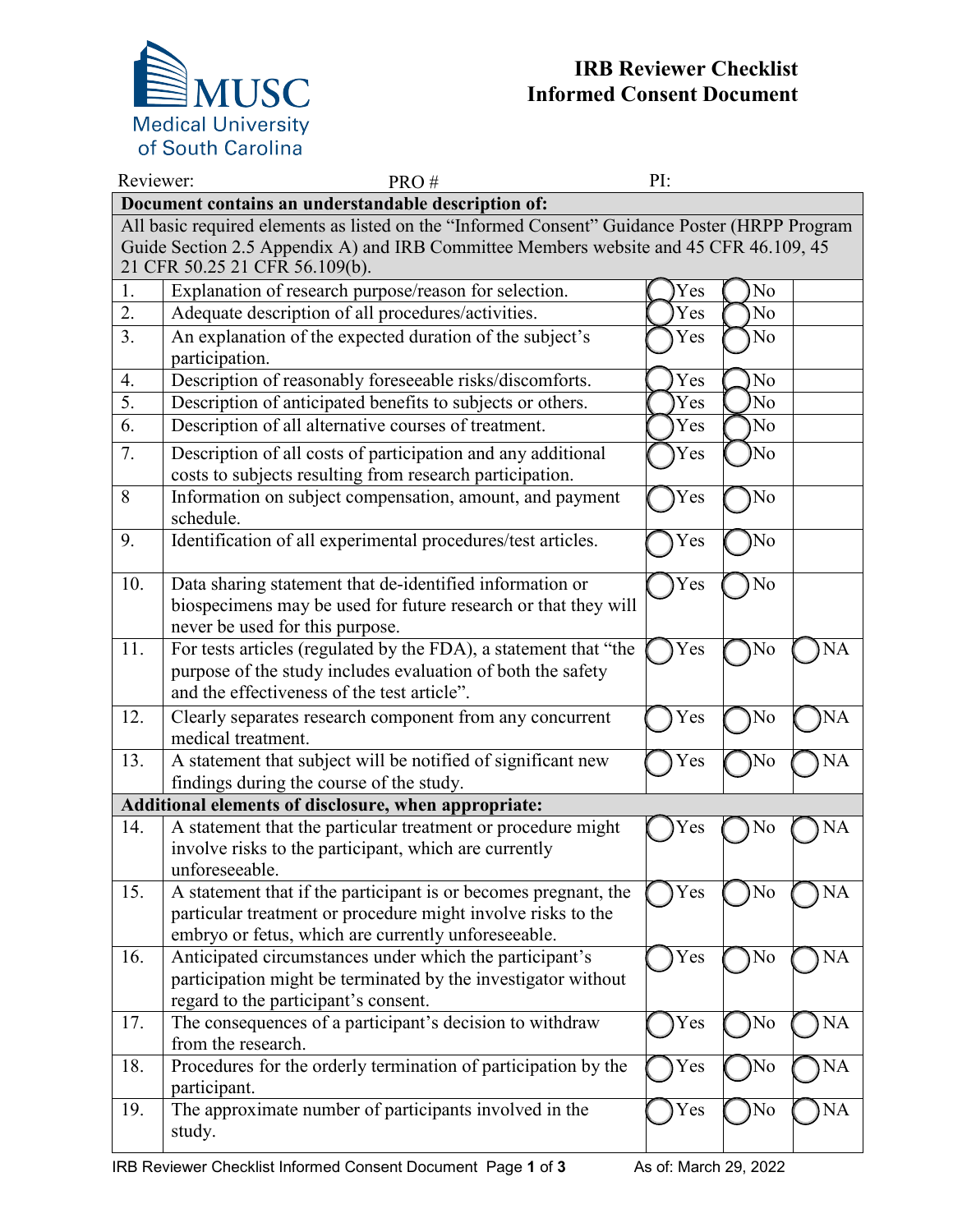| 20.                                        | A statement that the subject's biospecimens may be used for<br>Yes                                                                           | No   | <b>NA</b> |  |  |  |
|--------------------------------------------|----------------------------------------------------------------------------------------------------------------------------------------------|------|-----------|--|--|--|
|                                            | commercial profit and whether the subject will or will not                                                                                   |      |           |  |  |  |
| 21.                                        | share in this commercial profit.<br>A statement regarding whether clinically relevant research<br>Yes                                        | No   | NA        |  |  |  |
|                                            | results, including individual research results, will be disclosed                                                                            |      |           |  |  |  |
|                                            | to subjects, and if so, under what conditions.                                                                                               |      |           |  |  |  |
| 22.                                        | For research involving biospecimens, whether the research<br>Yes                                                                             | No   | NA        |  |  |  |
|                                            | will or might include whole genome sequencing.                                                                                               |      |           |  |  |  |
| <b>Vulnerable population requirements:</b> |                                                                                                                                              |      |           |  |  |  |
| 23.                                        | Does the study involve cognitively impaired participants? If yes,                                                                            | Y es | No        |  |  |  |
|                                            | complete the checklist for Cognitively Impaired Persons.                                                                                     |      |           |  |  |  |
| 24.                                        | Does the study involve children? If yes, complete the checklist for                                                                          | Yes  | No        |  |  |  |
|                                            | Children.                                                                                                                                    |      |           |  |  |  |
|                                            | <b>Standard Paragraphs included stating:</b>                                                                                                 |      |           |  |  |  |
| 25.                                        | A statement describing the extent, if any, to which confidentiality of<br>records identifying the participant will be maintained             | Y es | No        |  |  |  |
| 26.                                        | An explanation of whom to contact for answers to pertinent questions<br>about the research.                                                  | Yes  | No        |  |  |  |
| 27.                                        | An explanation of whom to contact for answers to pertinent questions<br>about the research participants rights.                              | Yes  | No        |  |  |  |
| 28.                                        | An explanation of whom to contact in the event of a research-related                                                                         | Yes  | No        |  |  |  |
|                                            | injury to the participant.                                                                                                                   |      |           |  |  |  |
| 29.                                        | Contact information for the research team for questions, comments,                                                                           | Yes  | No        |  |  |  |
|                                            | concerns or complaints.                                                                                                                      |      |           |  |  |  |
| 30.                                        | Contact information for someone independent of the research team for                                                                         | Yes  | No        |  |  |  |
| 31.                                        | problems, concerns, questions, information or input.<br>A statement that participation is voluntary.                                         | Yes  | No        |  |  |  |
|                                            |                                                                                                                                              |      |           |  |  |  |
| 32.                                        | A statement that refusal to participate will involve no penalty or loss of<br>benefits to which the participant is otherwise entitled.       | Yes  | No        |  |  |  |
| 33.                                        | A statement that the participant may discontinue participation at any                                                                        | Yes  | No        |  |  |  |
|                                            | time without penalty or loss of benefits to which the participant is                                                                         |      |           |  |  |  |
|                                            | otherwise entitled.                                                                                                                          |      |           |  |  |  |
| <b>VA-Funded Research</b>                  |                                                                                                                                              |      |           |  |  |  |
| 34.                                        | Informed Consent is on VA Form 10-1086                                                                                                       | Yes  | No        |  |  |  |
| 35.                                        | Informed Consent includes a statement that in the event of a research-                                                                       |      |           |  |  |  |
|                                            | related injury the VA will provide necessary medical treatment to a                                                                          | Yes  | No        |  |  |  |
|                                            | participant injured by participation.                                                                                                        |      |           |  |  |  |
| 36.                                        | Informed Consent includes a statement that a veteran-participant does<br>not have to pay for care received as a participant in a VA research | Yes  | No        |  |  |  |
|                                            | project except in accordance with federal law and that certain veterans                                                                      |      |           |  |  |  |
|                                            | have to pay co-payments for medical care and services provided by the                                                                        |      |           |  |  |  |
|                                            | VA.                                                                                                                                          |      |           |  |  |  |
| 37.                                        | As appropriate, the VA standard consent language is included for (check                                                                      | Yes  | No        |  |  |  |
|                                            | as applicable):                                                                                                                              |      |           |  |  |  |
|                                            | <b>Commercial Products</b>                                                                                                                   |      |           |  |  |  |
|                                            | Future use of data                                                                                                                           |      |           |  |  |  |
|                                            | Payment for participation in the study                                                                                                       |      |           |  |  |  |
|                                            |                                                                                                                                              |      |           |  |  |  |